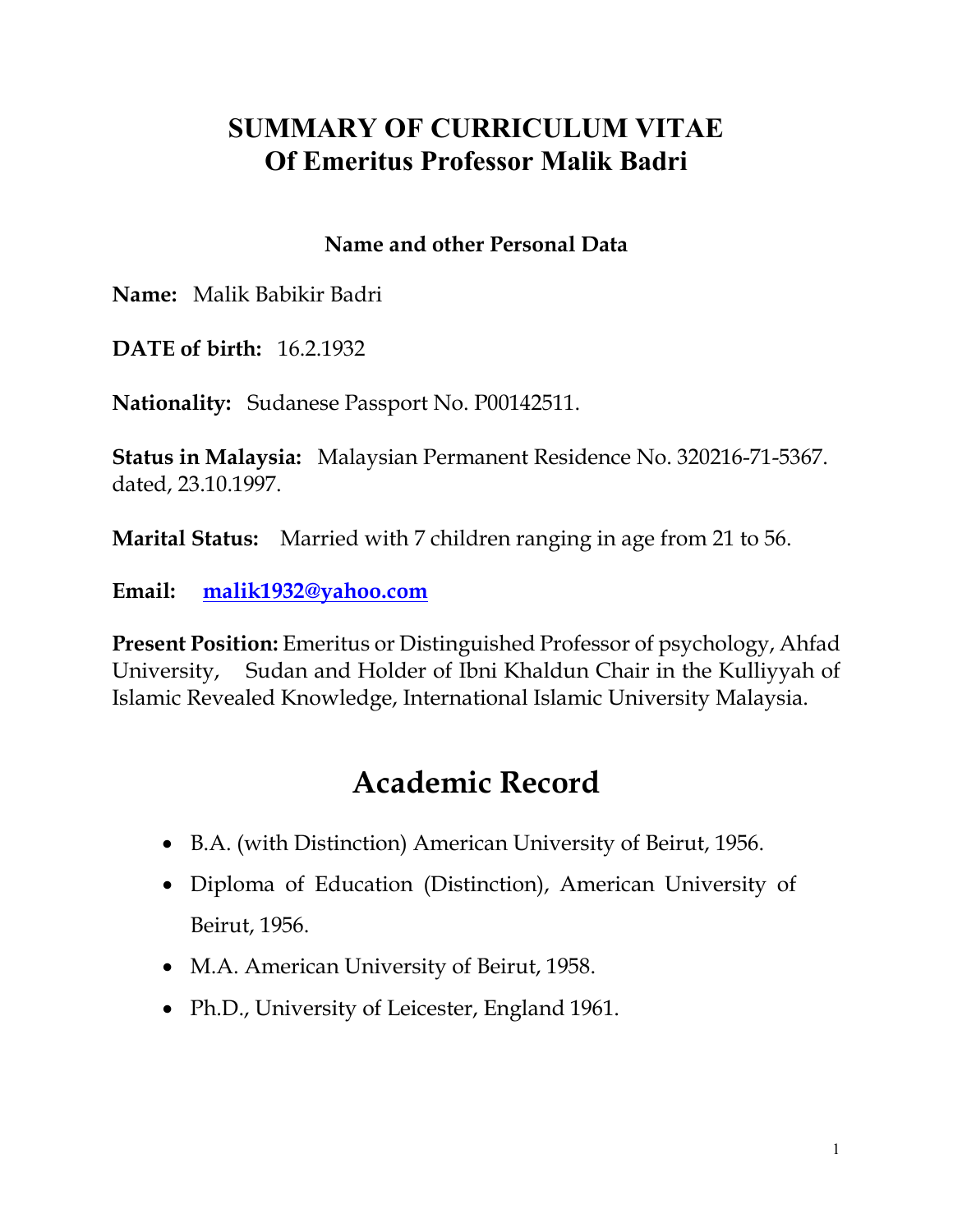- Certificate of Clinical Psychology, Academic Department of Psychiatry, Middlesex, Hospital, Medical School, London University, 1967.
- Fellowship of the British Psychological Society (F.B.Ps.S), 1977 (Division of Clinical Psychology).
- Chartered Psychologist (C. Psychol.) of the British, Psychological Society, 1989.
- A valid Practising Certificate of the British Psychological Society which allows me to practice psychotherapy in Britain.
- Clinical Fellow Behaviour Therapy and Research Society, Temple University, USA 1985.

#### **Career**

#### **Served as professor, head of departments, dean of faculties and acting vice-chancellor. The details are as follows:**

- Assistant Professor, American University of Beirut, Lebanon, 1962– 64.
- Visiting Professor and Head of the Department of Psychology, University of Jordan, 1965.
- Appointed Reader in Psychology in the Department of Psychology and Education and Director of Counselling and Guidance Unit, Omdurman Islamic University, Sudan, 1967–71.
- Promoted to Full Professor of Psychology in the Department of Psychology and appointed Director of the Psychological Clinic, University of Riyadh, Saudi Arabia, 1971–73 and 1974–77.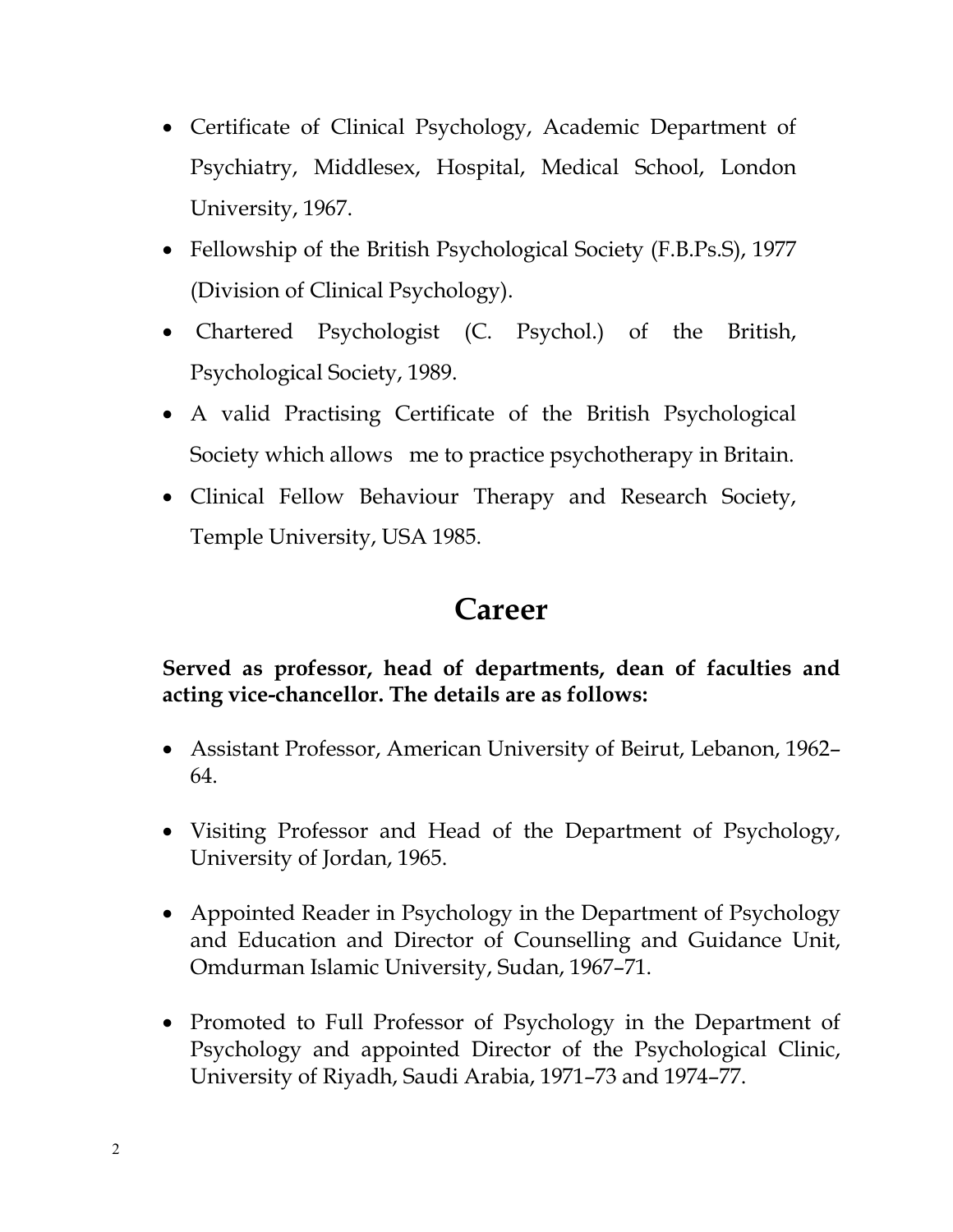- Appointed UNESCO Expert in Psychology, Academy of Pedagogy, Bahar Dar, Ethiopia, 1973–74.
- Appointed Dean of the Faculty of Education of the University of Khartoum and Head of the Department of Applied Psychology, 1977–80.
- Appointed Professor of Psychology in the Department of Psychology and senior clinical psychologist in the Medical Clinic of Imam Mohamad bin Saud University, Riyadh, Saudi Arabia, 1981– 82 and 1984–85.
- Appointed Dean of the Faculty Education and acting Vice Chancellor, University of Juba, Southern Sudan (on secondment from the University of Mohamad bin Saud), 1983–84.
- Re-appointed professor of Psychology, Department of Psychology, University of Khartoum, Sudan, 1985–92.
- During the academic years 1986–89 I was asked to establish the Faculties of Islamic Studies and Education in the International African University, Khartoum, and to serve as Dean to these two Faculties besides my job as professor in the University of Khartoum.
- Joined the Department of Psychology of the International Islamic University, Malaysia, in June 1992 and served as professor of psychology until July 1994.
- Appointed professor of psychology (Islamic psychology) in the International Institute of Islamic Thought and Civilization in July 1994. I developed courses on the contributions of early Muslim scholars, philosophers and physicians such as Al-Ghazali, Ibni Khuldun and Al-Balkhi. My course on Al-Balkhi is now published as a translated and annotated book by IIIT, London in the year 2013.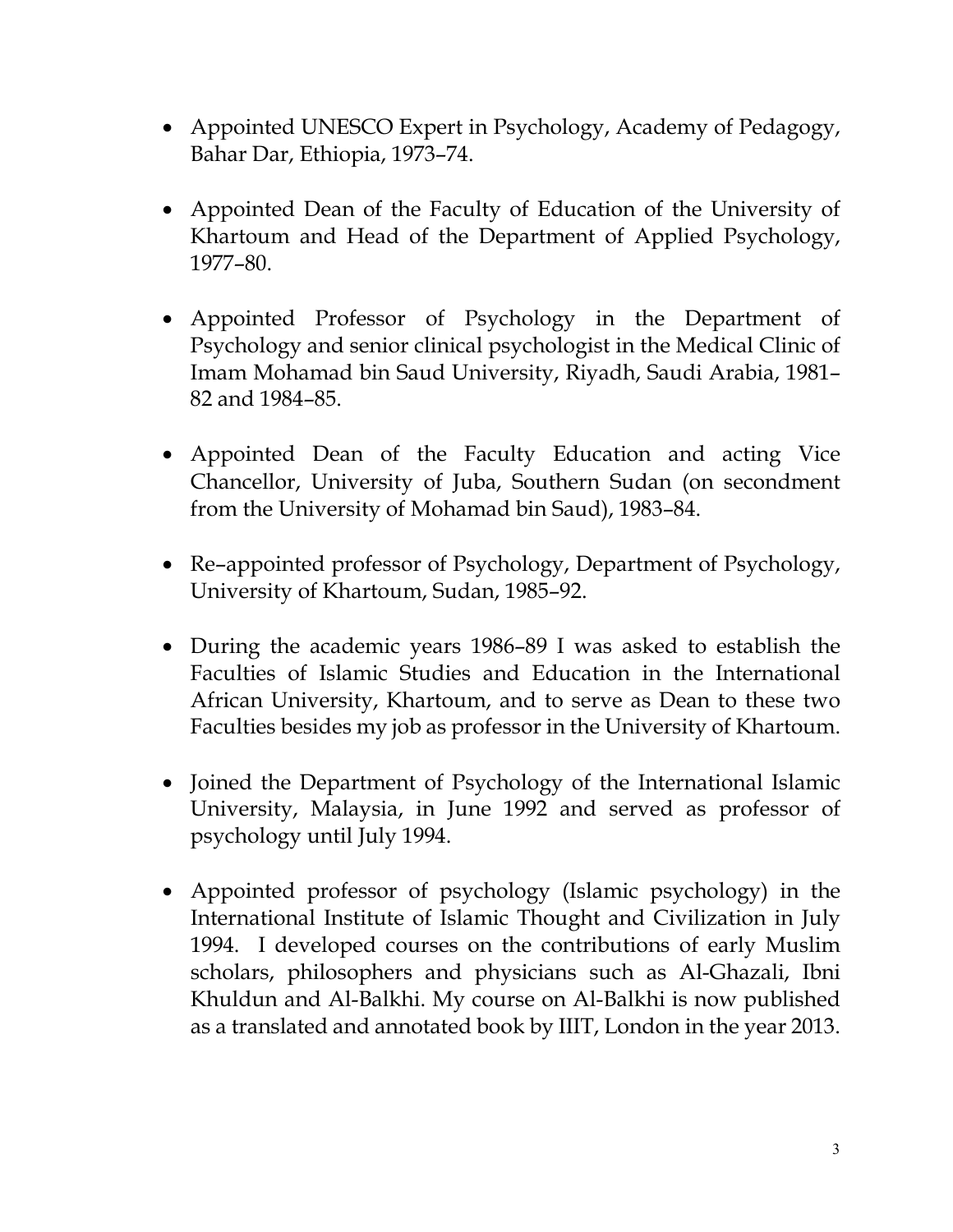- Appointed Acting Dean of the International Institute of Islamic Thought and Civilization of the International Islamic University (ISTAC), 2003-2004.
- Selected by the Higher Education Commission of Pakistan as Professor in the International Islamic University, Islamabad for the academic year 2006-2007. During this year, I established the Department of Psychology and I developed a new course on the history of psychology from an Islamic perspective.
- Re-appointed professor in the Department of Psychology in the International Islamic University Malaysia until September 2011.
- Appointed consultant to Sudan Petroleum Company (SUDAPET) for 5 months.
- Appointed as permanent Distinguished Professor of Psychology (Emeritus), by the Ahfad University, Omdurman, Sudan in February 2012. I still hold this post.

## **Founding of University Institutions**

- Founder of the Faculties of Education and of Islamic Studies in the African International University, Khartoum, Sudan, and was the first Dean of these two colleges.
- Founder of the counselling and guidance unit of Omdurman Islamic University and was its first director (1968-70).
- Founder of the Psychological clinic of the University of Riyadh and was its first director and Senior Clinical Psychologist for five years (1971–73 and 1974–77).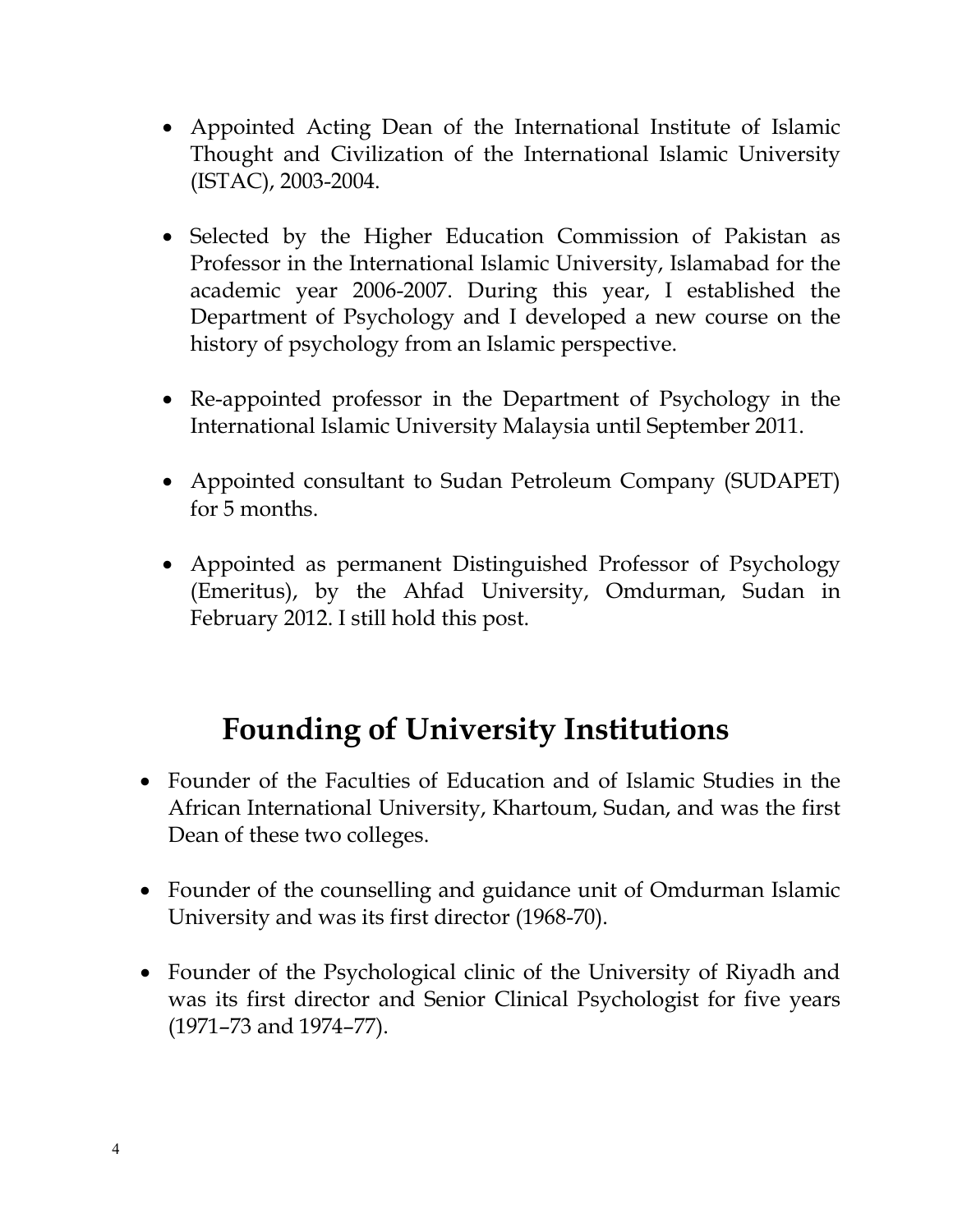- Founder of the Department of Applied Psychology in the Faculty of Education of the University of Khartoum and was its first Head, 1977– 81.
- Founding President of the Sudanese Psychological Society. Sudanese psychologists honoured me by awarding me the prestigious title of Honorary President of the Society. I still hold this honorary title.
- Elected President of the International Association of Muslim Psychologists in the year 1997. I held this presidency as founder for a number of years.
- Developer of the curriculum for the M.A. Degree in early childhood education in the Ahfad University, Omdurman, Sudan, 1990.

## **Clinical experience in psychiatric hospitals and clinics**

- Clinical fellow in the Department of Psychiatry of the Middlesex Hospital Medical School of London University, 1966-67.
- Part-time clinical psychologist in Al-Ghazi Psychiatric Hospital, Sala, Morocco, 1965.
- Founder of the counselling and guidance unit of Omdurman Islamic University and was its first director.
- Senior Clinical psychologist in the Clinic for Nervous Disorders Khartoum, Sudan, 1969-71.
- Founder of the Psychological clinic of the University of Riyadh and was its first director and Senior Clinical Psychologist for five years (1971–73 and 1974–77).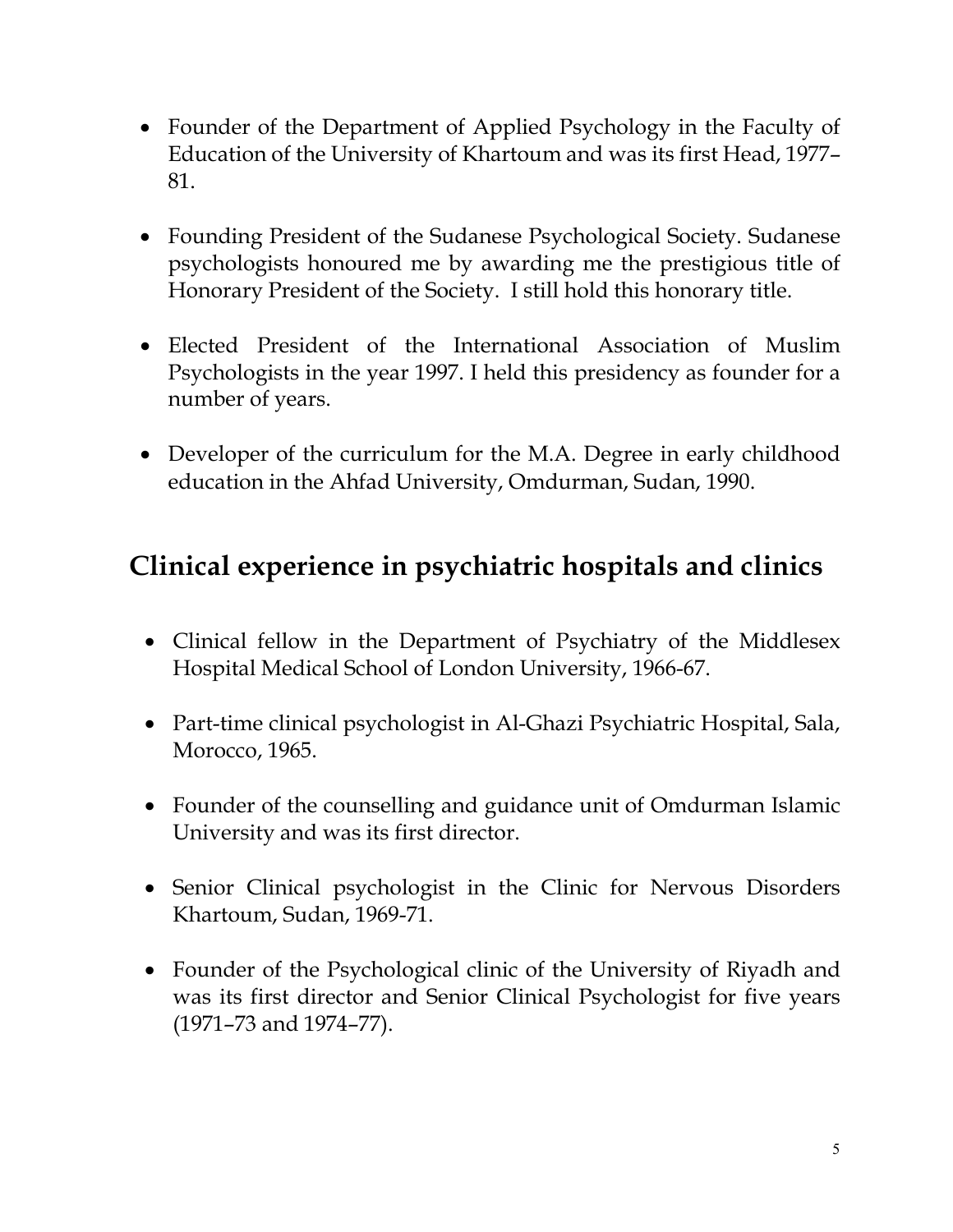- Senior Clinical psychologist in Al-Riydh Central Hospital, Saudi Arabia, 1972-75.
- Visiting Professor to Al-Taif Mental Hospital in Saudi Arabia (1981-82 and 1982-83) to teach and train medical doctors wishing to obtain the Postgraduate Diploma of Psychiatry. I taught them Psychology for the first part of psychiatry. The second part was done in London University.
- Part-time Professor in the Faculty of Medicine, University of Khartoum to teach behavioural science to the medical doctors who registered for the Doctoral Degree in Psychiatry (1987-88).
- Senior clinical psychologist in the Medical Services Clinic of the University of Imam Mohammad Bin Saud, Riyadh, 1980-85.

### **Experience in International Organizations**

- UNESCO Expert in Psychology, Institute of Pedagogy, Bahar Dar, Ethiopia, 1973–74.
- World Health Organization WHO Member of Panel on mental health and Co–author of two studies on mental Health Problems in developing countries (see list of publications).
- Elected WHO expert in the Committee on Traditional Medical Practices, 1980–84.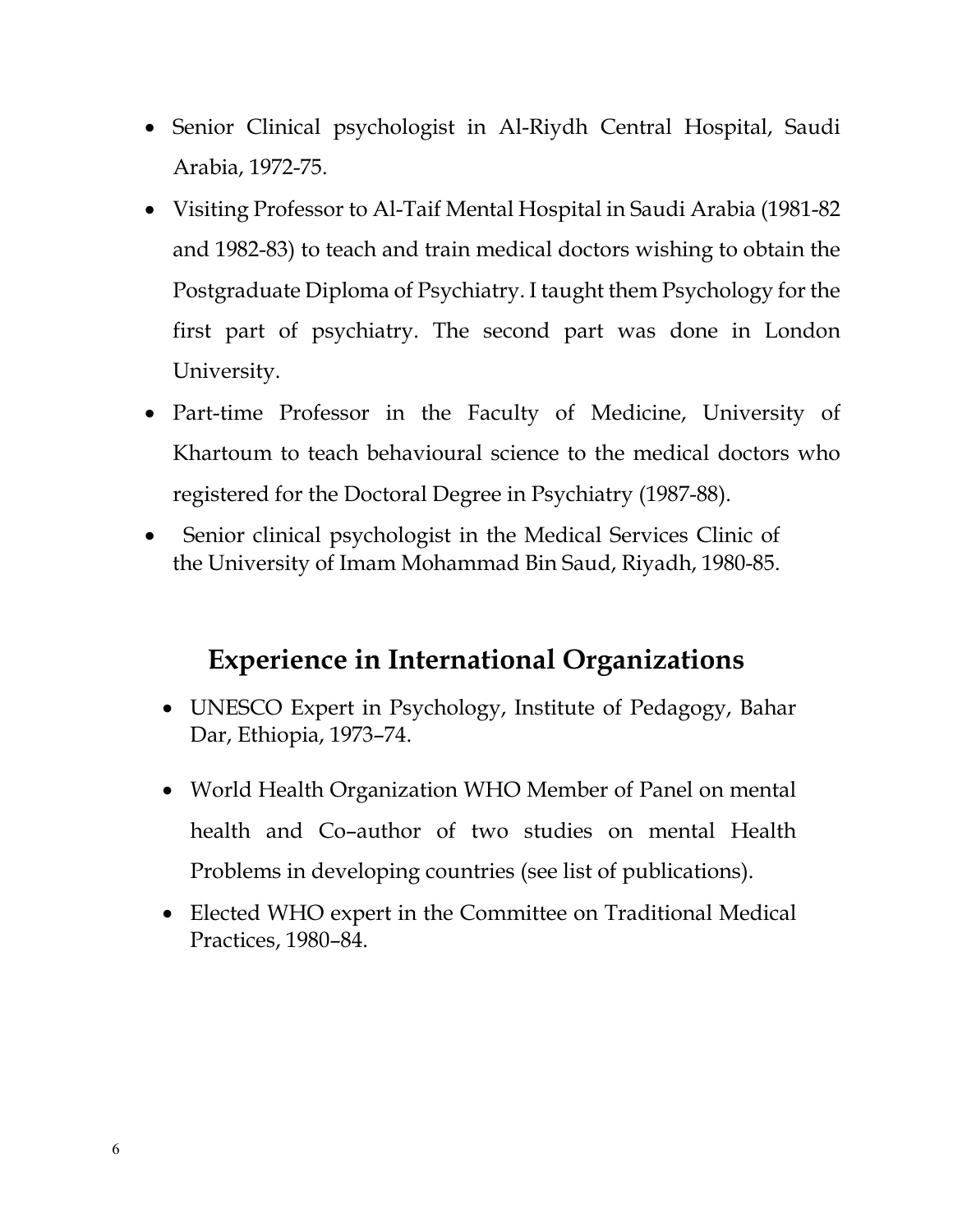# **Publications**

# **Articles**

**Author of some 80 articles in Western and Arab professional journals: A few of the frequently quoted are:**

- "The influence of cultural depravation on the Goodenough Quotients of Sudanese children", *J. of Psychology***, USA., 1963.**
- "Human-figure drawings in relation to modernization in Sudan", *J. of Psychology,* 58, 1964.
- "Drawing a man in the Sudan", *Middle East Forum*, Vol. XI, No., 5, 1964.
- "Influence of modernization on the Goodenough Quotients of Sudanese children", *Perceptual and motor skills,* 20, 1965.
- "The use of finger drawing in measuring the Goodenough Quotients of culturally derived Sudanese children", *J. of Psychology,* 59, 1965.
- "A new technique in systematic desensitisation of pervasive anxiety and phobic reactions", *J. of Psychology,* **USA.**, 1966.

*This study is considered as one of the precursors for cognitive therapy. It is* referred to in a number of books and journals on behaviour and cognitive therapy such as Meyer, *Behaviour therapy in clinical psychiatry*, Penguin books, 1971 and Lynn Rehim, *Behaviour therapy for depression*, Academic Press, 1981. I have now developed this therapy into a new technique that I called "**Cognitive systematic desensitization**".

• "Vivid imagination and its relation to the speed and outcome of systematic desensitisation therapy", *Sudan Medical Journal*, 1971.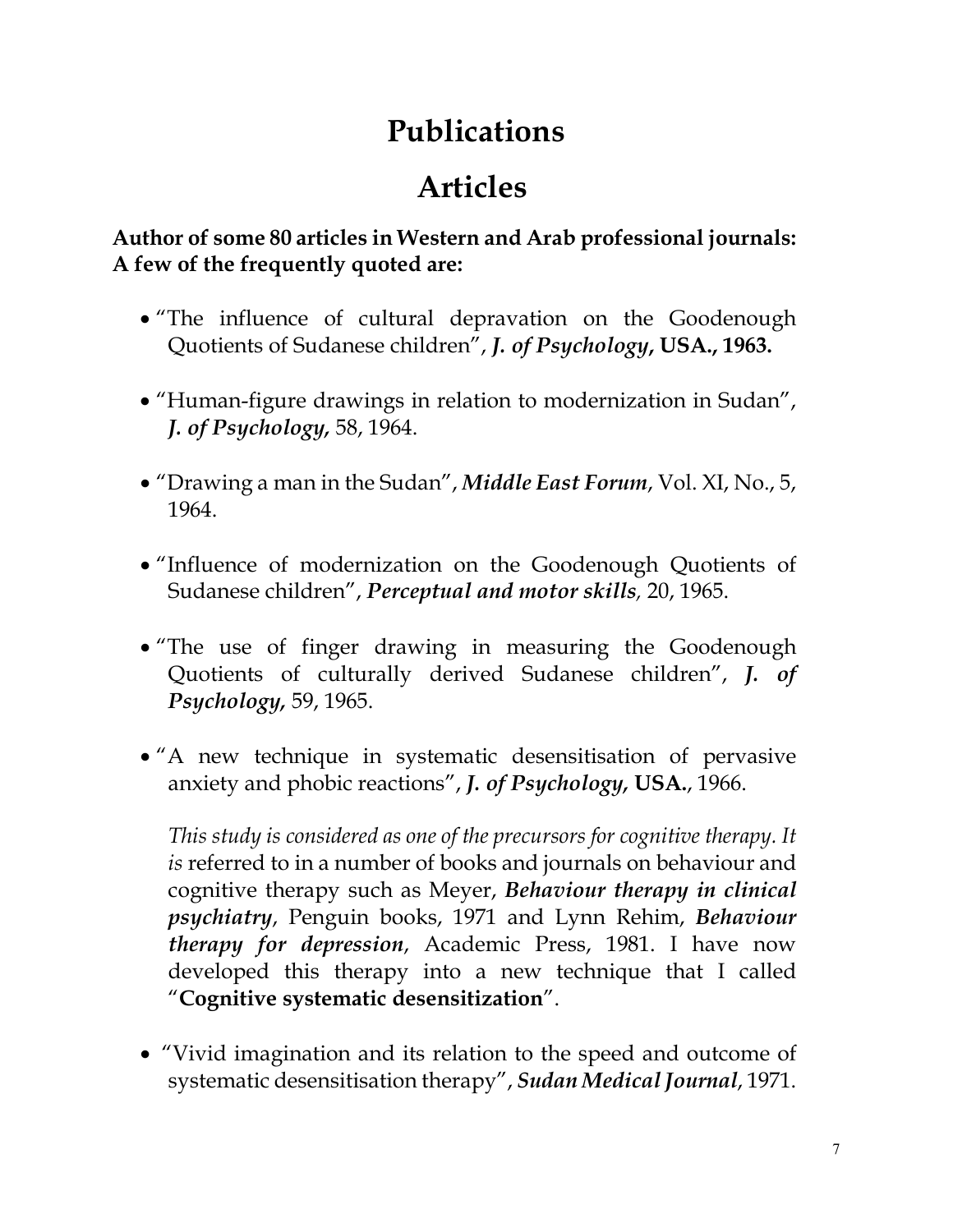- "Customs, Traditions and Psychopathology", *Sudan Medical Journal***, Vol. 10 No., 3, 1972.**
- "Muslim psychologists in the Lizard's hole", *Journal of Muslim Soc. Scientist*, USA., 1978 translated to Arabic and published in Al–Muslim al–Muasir.
- "The essentials of mental health for the Muslim child", an article published in *Ri'ayat attufoolah fil Islam (Child rearing in Islam)*  **Published by the University of Emirates**, 1982, pp. 98-135.
- "Islamic Social Psychology in the aid of AIDS prevention", **Presented in the second AIDS Conference in Kuwait.** Ahfad University Journal, 1987.
- "Counselling and psychotherapy from an Islamic Perspective". *Al-Shajarah: Journal of ISTAC,* 1996, Vol. 1, No. 1&2.
- "A scientific justification for an Islamically oriented AIDS prevention campaign: Is HIV a wild tiger, a pussycat, or a pussycat transformed into a tiger?" This research paper was published in the inaugural issue of the journal of *FIMA, the Federation of Islamic Medical Associations, 1996.*
- "Training of psychosocial and medical practitioners in fighting substance addiction in Muslim and Arab cultures", *The American Journal of Islamic Social Sciences,* 1998, Volume 15, No. 4, pp. 1 to 18.
- "Islamic versus Western Medical Ethics: a moral conflict or a clash of religiously oriented Worldviews?" *FIMA Yearbook 2002,*  Published by the **Federation of Islamic Medical Associations**.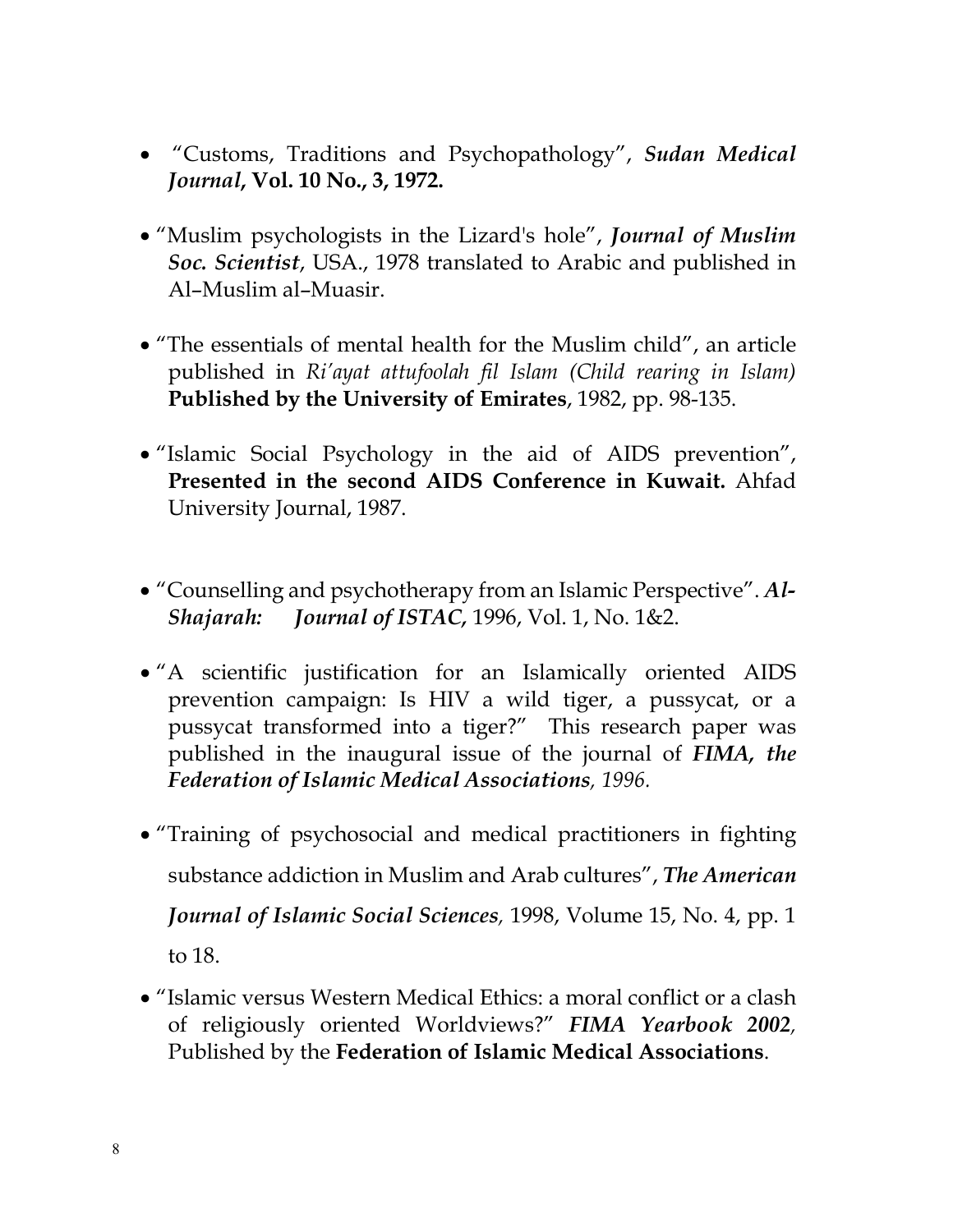- "A tribute to Mawlana Mawdudi from an autobiographical point of view". *The Muslim world.* Vol.93.No.3&4. July/October 2003. **Blackwell Publishing Ltd.** pp. 487**-**503**.** This article was translated to Urdu and Published in Turjuman Al-Qur'an Journal.
- "The psycho-social problems caused by the increasing population of the elderly in modern societies: an Islamically oriented study", *Al-Shajarah* 2005, Vol 10, No.1, pp.21-51.
- "The harmful aspects caused by the submissive approach of Muslim psychologists to Secular Western psychology" (In Arabic) in *AT-Tajdid* Journal published by IIUM, 2008, Vol.12, 23rd issue, pp. 189-216.
- "The Islamization of Psychology: Its "Why", its "What", its "how" and its "Who", in *Psychology from an Islamic Perspective*, Edited by Noraini Mohd Noor, IIUM Press , 2009, pp.13-41,".
- "Comparative Study on the lives and contributions of Ibn Hindu and Abu Zayd l-Balkhi", *The great Books of Islamic Civilization,*  Muhammad Bin Hamad Centre for Muslim Contributions to Civilization, Qatar: 2010.
- "Innovative treatment of a rare exaggerated obsessive-compulsive reaction to smell". *ASEAN Journal of Psychiatry,* Vol. 14 (1). January 2013*.*
- "Why Western psychotherapy cannot be of real help to Muslim patients", *The Sudanese Journal of Psychiatry:* Published by the Sudanese Association of Psychiatrists, Vol. 2, Issue 2, 2012.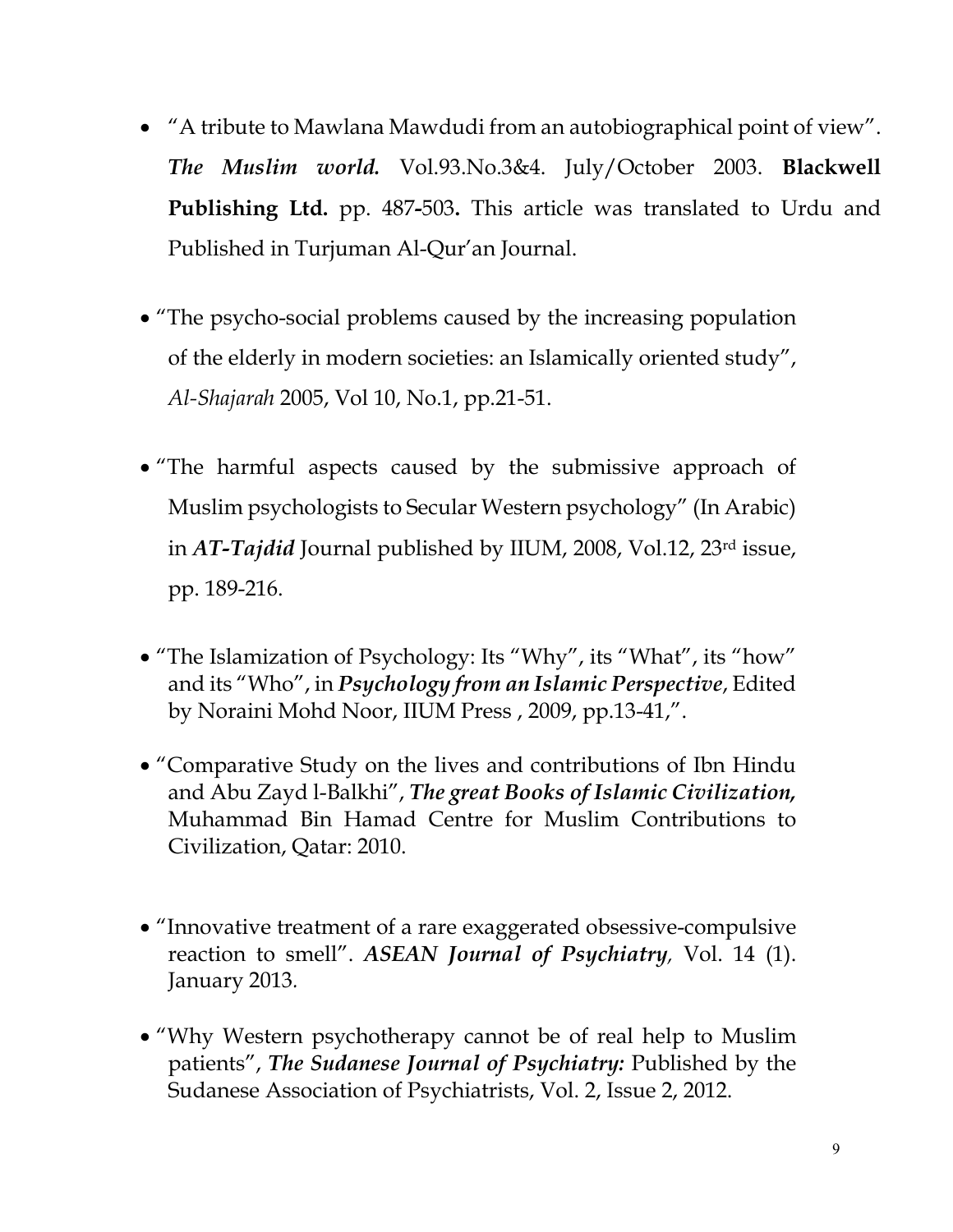- "Emotional Blasting: A psychotherapeutic technique invented by early Muslim physicians", *The Sudanese Journal of Psychiatry***,** Vol. 4. Issue No. 2, August, 2014.
- Psychological reflections on Ismail Al-Farouqi's life and contributions, *The American Journal of Islamic Social Sciences,*  Washington: Vol. 31: No. 2, 2014.
- Cognitive Systematic Desensitization: an Innovative Therapeutic Technique with special Reference to Muslim patients, *The American Journal of Islamic Social Sciences,* Vol. 31, No. 4, 2014.
- An interview with Professor Malik Badri about his contributions to the Islamization of Psychology, conducted by Professor Rahmatullah Khan, Published in *Intellectual Discourse Journal*, Vol.23, 1, 2015, pp.159-172.
- Some issues Concerning the Islamization of University Curricula in Muslim Countries, published in Arabic in Arabic in *Attajdid* Journal. Printed in the International Islamic University Press, Voi. 20 No. 39, 2016, pp. 11-57.

#### **Books**

#### **Some of the main contributions are:**

- *The Development of Girls Education in Sudan*, Published in Arabic by al–Fath Publishers, Beirut, 1968 (out of print).
- Recall of Proverbs as indicator of cultural orientations, in the *American University of Beirut Festival Book AUB*., 1966.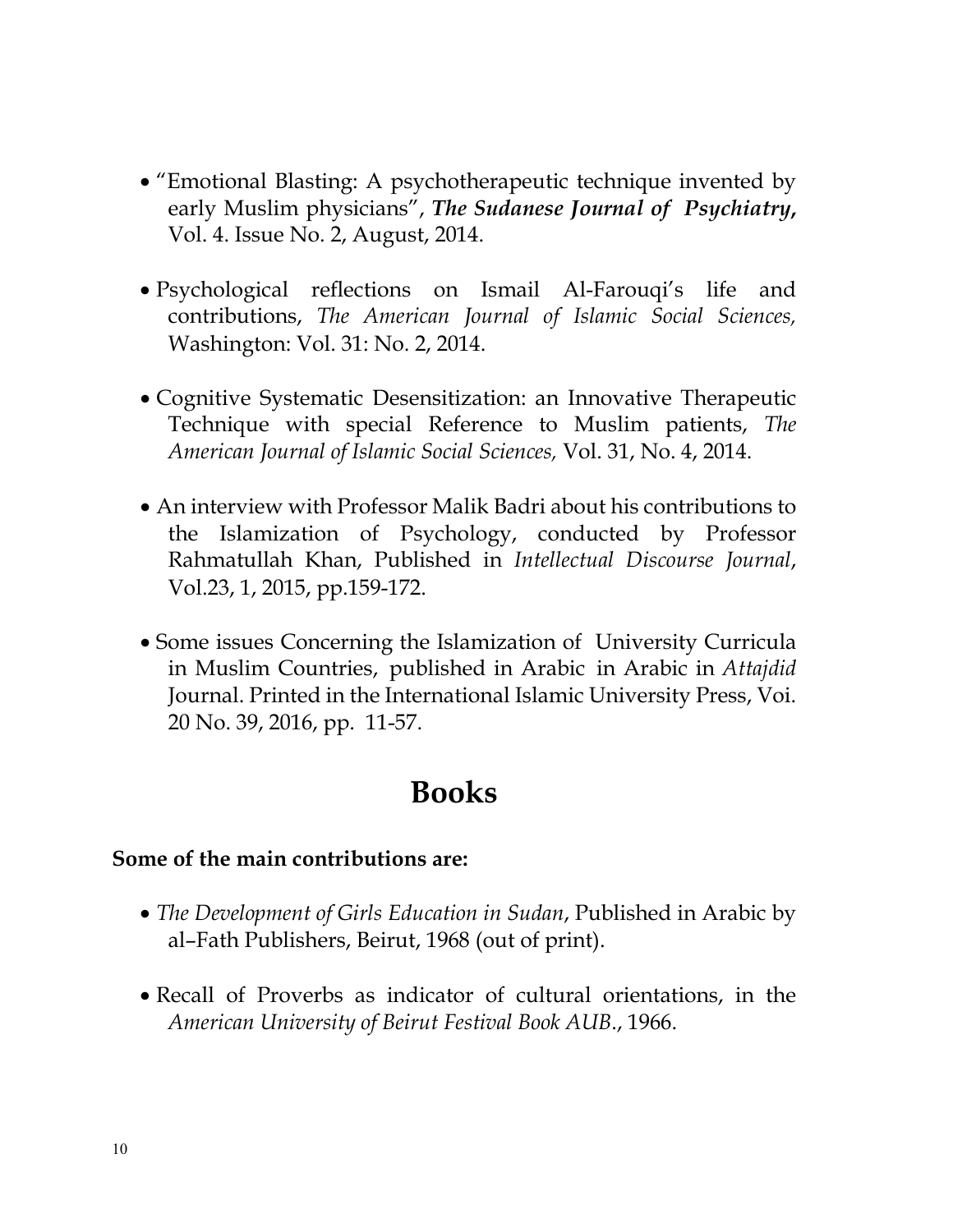- *The Psychology of Arab Children's Drawings*, (in Arabic) Published by Al–Fath Publishers Beirut, 1966. This book was reprinted in 1998 by a grant from the University of Zarqa, Jordan.
- Islam and Psychoanalysis, *Emirate's Yearbook*, 1973 "This was an annually published yearbook of papers by distinguished authors".
- • *Educational Psychology*, A textbook in Arabic published by the University of Riyadh Press, 1974.
- *General Psychology*, Textbook in Arabic published by the University of Riyadh Press, 1975.
- *Organization of Mental Health services in Developing Countries*, Report of the WHO Expert committee on mental health, technical series 564, **World Health Organization,** Geneva, 1975.
- *Islam and Alcoholism*, **American Trust Publications**, Washington, 1976.
- *The Dilemma of Muslim Psychologists*, **M.W.H. Publishers**, London 1978, republished as a new edition in Malaysia in 2015 (translated to Arabic, Bahasa Malay, Turkish, and Indonesian and in the Press in Urdu).
- *The promotion and development of traditional medicine*, technical report series 622 **World Health Organization**, Geneva, 1978.
- "Psychology from an Islamic perspective", **Published by IIIT** in Arabic in 1987 as part of the proceedings of a conference on the Islamization of the behavioural sciences.
- **التفكر من المشاھدة إلى الشھو**د ,*insight to perception from Tafakkur* Khartoum University Press and International Institute of Islamic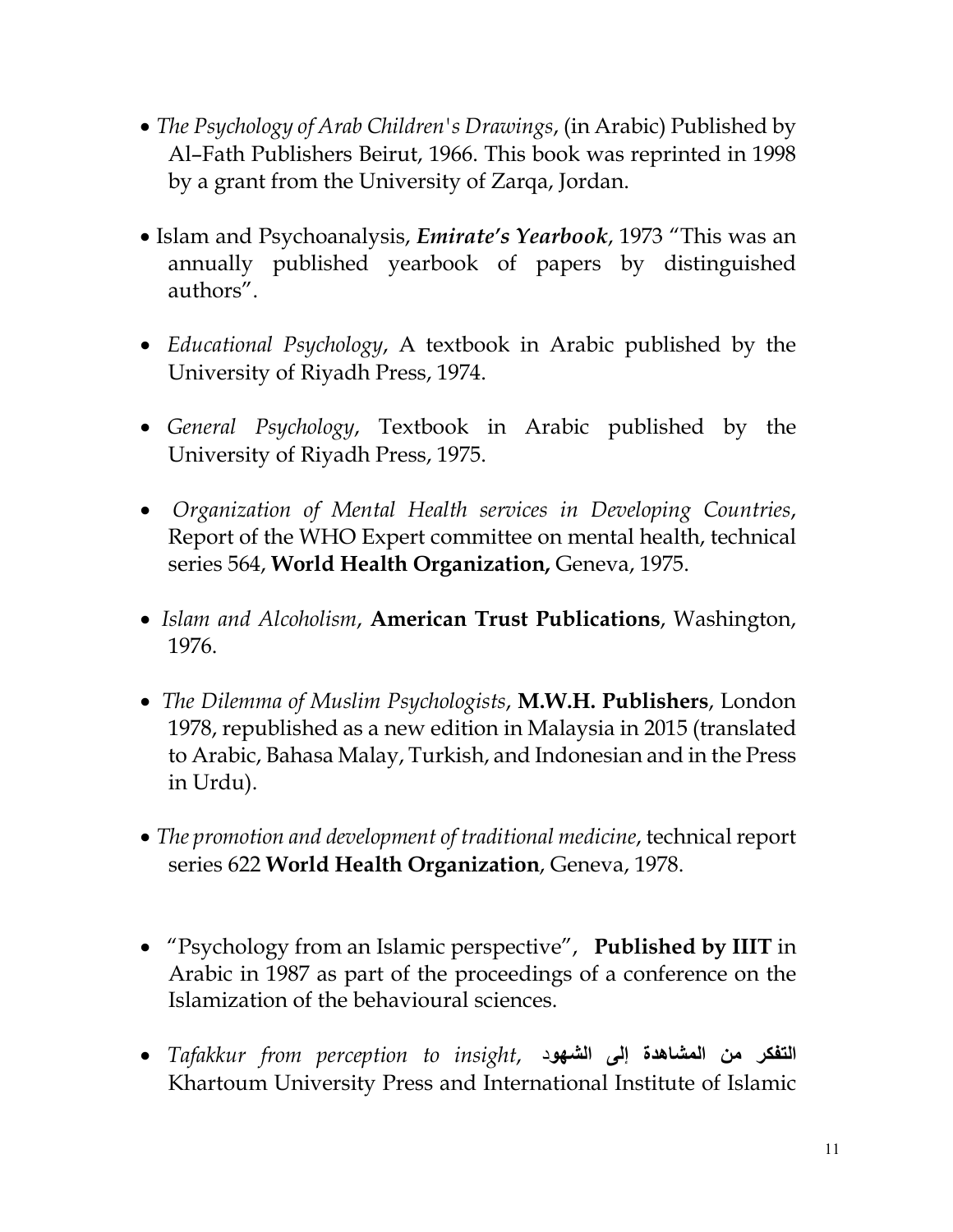Thought, Khartoum and Aman, 1991.(In Arabic; translated to English, Bahasa Indonesian and Turkish).

- *Use and abuse of human sciences in Muslim Countries*, Islamic Intellectual Discourse Series, Published by **International Islamic University Press**, Kuala Lumpur,1992.
- *The Wisdom of Islam in Prohibiting Alcohol,* Published in Arabic by IIIT in 1996 and is being translated to English and Bahasa Indonesian.
- *The AIDS Crisis: an Islamic socio-cultural perspective* was published by ISTAC in 1997. It was widely distributed and quickly sold out by Barnes & Noble that gave it the highest 5-star rating of bookselling. Its second and third editions published by the title, *The AIDS Crisis: A Natural product of Modernity's sexual Revolution* were published by *the* Islamic Medical Association of South Africa that conferred upon it the award of the best contribution to Islamic Medicine for the year 2000. In Sudan, it received the *Shahid Zubair* Prize in the year 2004. This is the highest award for academic excellence. The book soon achieved an international status and Muslim scholars realized the need for its translation. It is now published in Arabic by the International African University in Sudan, in Bosnian by el-Kalem publishers in Sarajevo, in Russian by the International Institute of Islamic Thought and in the press in Indonesian and Swahili. It is now sold online by the British Human Behaviour Academy.
- *The AIDS Dilemma: A Progeny of Modernity*, Published by The Islamic Medical Association of South Africa on the occasion of its 18th Annual Convention, Quilbert, 1998.
- *Contemplation: an Islamic psychospiritual study*, Translation of my book on *Taffakur.* The English translation is expanded with added material. It was translated by Professor Lu'Lu'ah and published by IIIT, London and Printed by Cambridge University Press, 2001.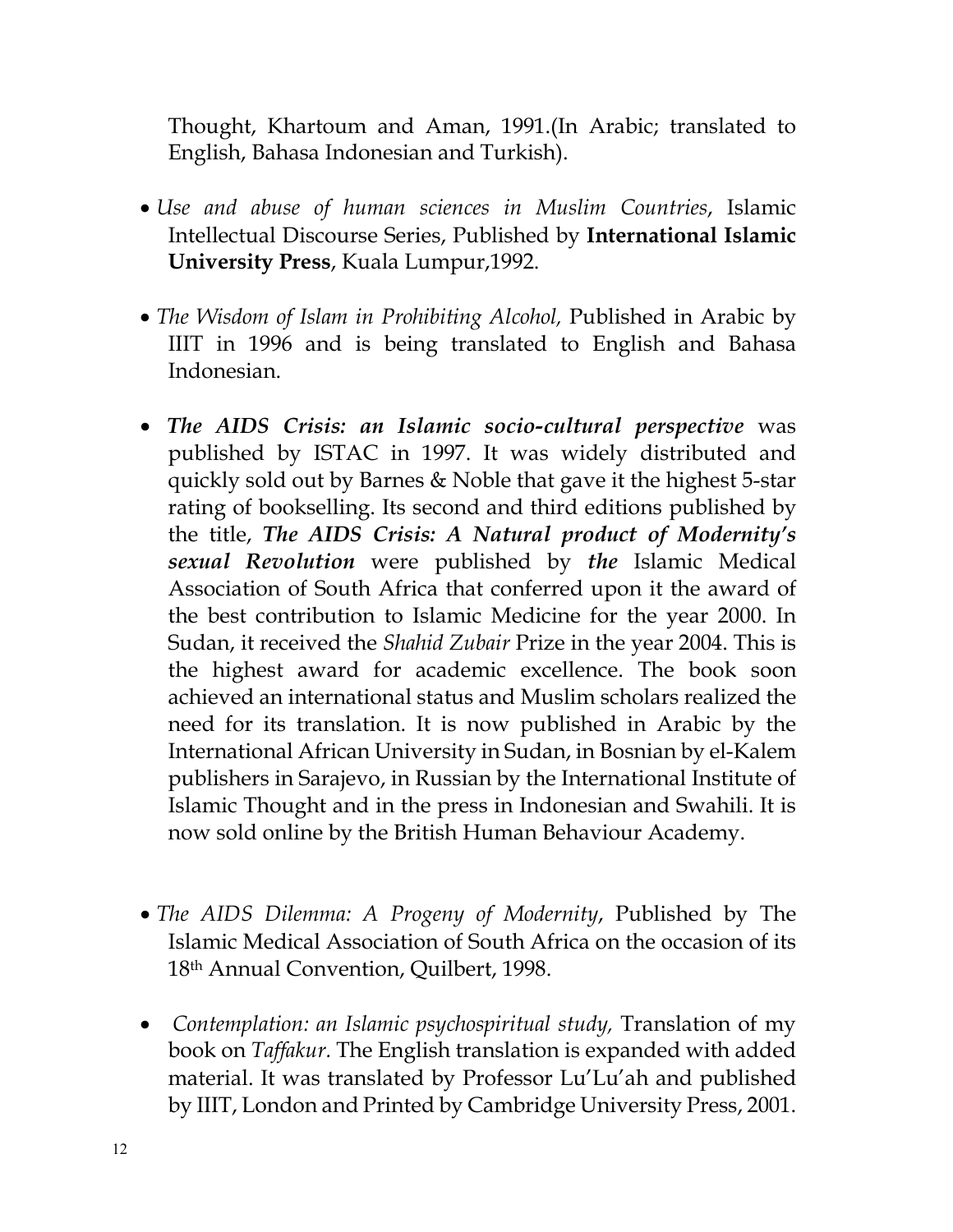The book is now translated to a number of languages including Indonesian, Malayalam of South India and Albanian.

- *The human rights of the elderly,* A booklet in Arabic, Published by the Islamic Organization of Medical Sciences (IOMS) as part of the proceedings of the conference held in Kuwait, 2001.
- *Abu Zayd Al-Balkhi: Sustenance of bodies and souls.* A book in Arabic, on the matchless contributions of an ancient Muslim scholar, Abu Zayd Albalkhi, It was published in Arabic by **King Faisal Research Institute for Islamic Studies**, Riyadh, Saudi Arabia (2004). It was co-authored with Professor Mustapha Achoi.
- *Islam and AIDS: Between scorn, pity and justice,* (with other authors) Book edited by Farid Isack and Sara Chidy, One Word Publishers, Oxford, England, 2009.
- مختصر التأصیل الإسلامي لعلم النفس *.Psychology indigenizing and Isalamizing* A book in Arabic Published as a reference to postgraduate students. Kuala Lumpur: Medeena Books. 2009.
- *Use and abuse of human sciences in Muslim countries.* A booklet published by the International Islamic University, Kuala Lumpur: 1992.
- *Psychology of personality* (With other authors). Book edited by Amber Haque and Yasien Mohamed. Australia: Cengage Learning Asia Pte. Ltd. 2009.
- *Sustenance of the Soul: The Cognitive Behavior Therapy Of A Ninth Century Physician.* This book is my English translation from Arabic to Abu Zayd al-Balkhi's Ninth Century manuscript which I annotated with 40 footnotes. It was published by IIIT London in 2013. This important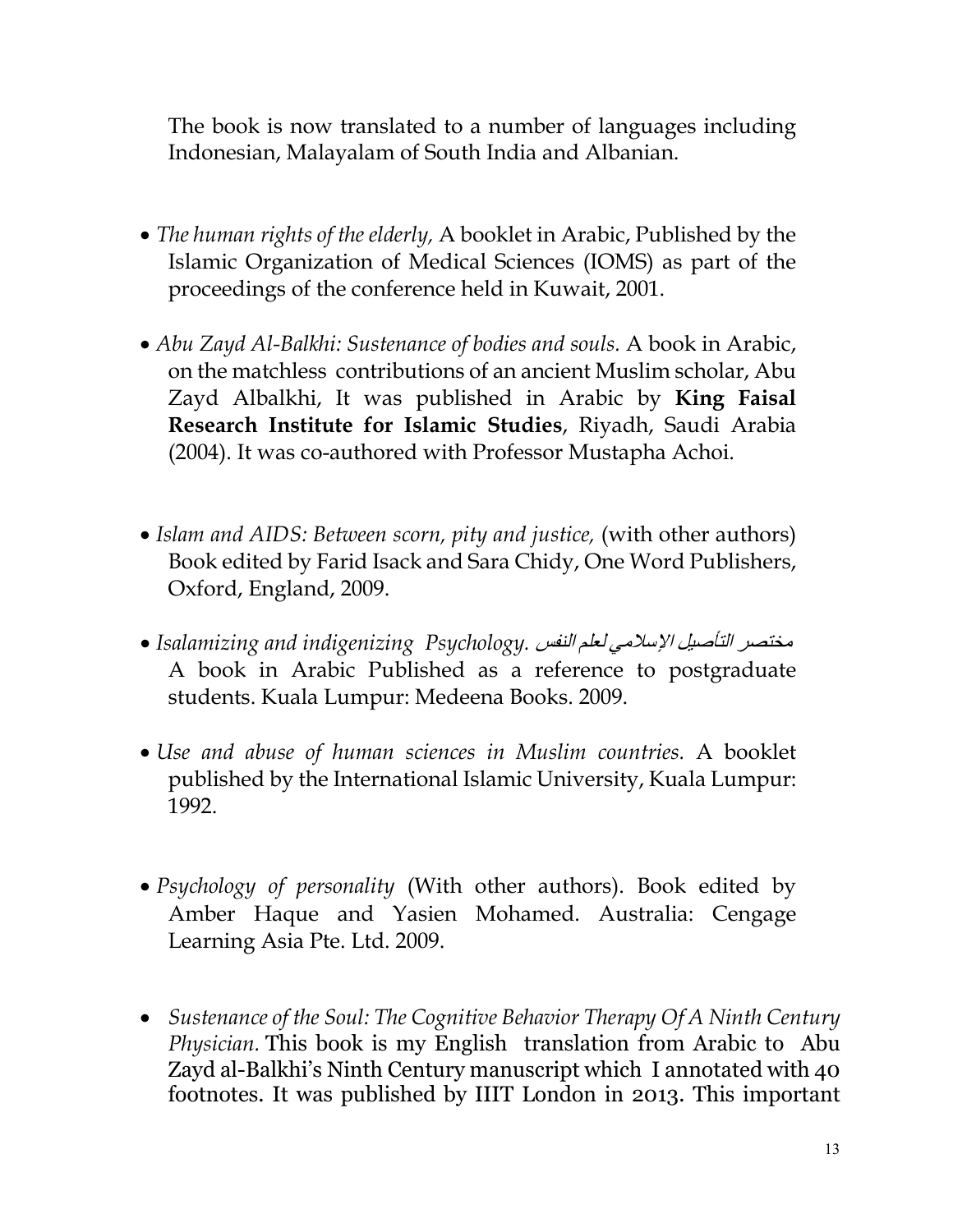book was translated to Norwegian by Dr. Arne Repal of the Norwegian Association of Cognitive Behavior Therapy and published in 2015. The book is expected to change the whole history of modern psychology as Dr. Arne Repal documented. I was invited by this Norwegian Association to launch it in Oslo and in Bergen.

- *Cyber-counseling for Muslim Clients*, Published by The Other Press, Kuala Lumpur, 2015.
- *Cultural Adaptation and Islamization of Psychology: A book of collected papers*, Published by Human Behaviour Academy, Manchester, England, 2017. And sold online in Goodread since 2016.
- Co-author of *Dictionary Annafssany: Psychiatry and Psychology,* Arabic, English and French Dictionary of psychiatric and psychological terms. Edited and published by The Arab Federation of Psychiatry and the Arab Foundation of Psychological Sciences, 2017.

#### **Editorial Boards of International Journals**

- Member of the Advisory Board of *The Journal of Muslim Mental Health* Published by **Routledge**.
- Member of the Editorial Board of *Changes*, a British international journal of psychology and psychotherapy, published by the British Assoc. of Psychology and Psychotherapy.
- Was a member of the Editorial Board of *Arab Journal of Psychiatry,* published in Amman, Jordan.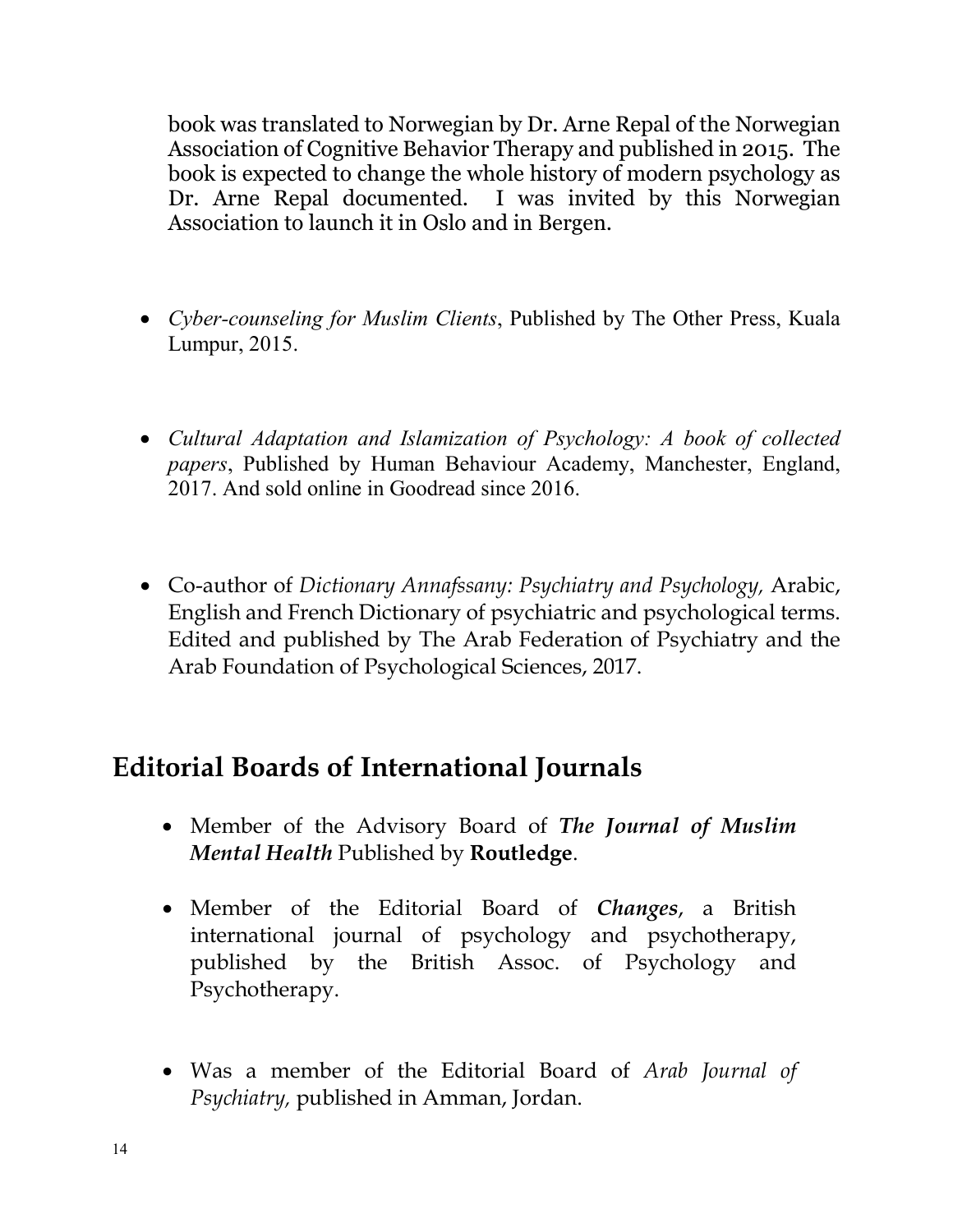- Member of the Editorial Board of the *Egyptian Journal of Psychological Studies*, published in Cairo.
- Member of the editorial Board of *The Ahfad University Journal*, Sudan.
- Was a member of the Editorial Board of *al–Nafs al–Mutmaina*, Journal of mental Health, published in Cairo.
- Member of the Editorial Board of *al–Muslim al–Muasir*, published in Cairo.

#### **Some of the major Awards and Honors**

- Awarded the Zubair Prize for Academic Excellence. This is the highest academic award in Sudan. The medal, the scrolls, and the financial reward were presented to me by President Omar Albashir, President of the Sudan on April 1, 2003.
- Awarded an Honorary D.Sc. from the Ahfad University, Omdurman, Sudan.
- Elected Fellow of the British Psychological Society (1978).
- My book on the AIDS Crisis was bestowed with the award of the best contribution in Islamic Medicine for the year 2000 by the Islamic Medical Association of South Africa).
- Elected President of the International Association of Muslim Psychologists in August 1997 and re-elected President in the year 2011.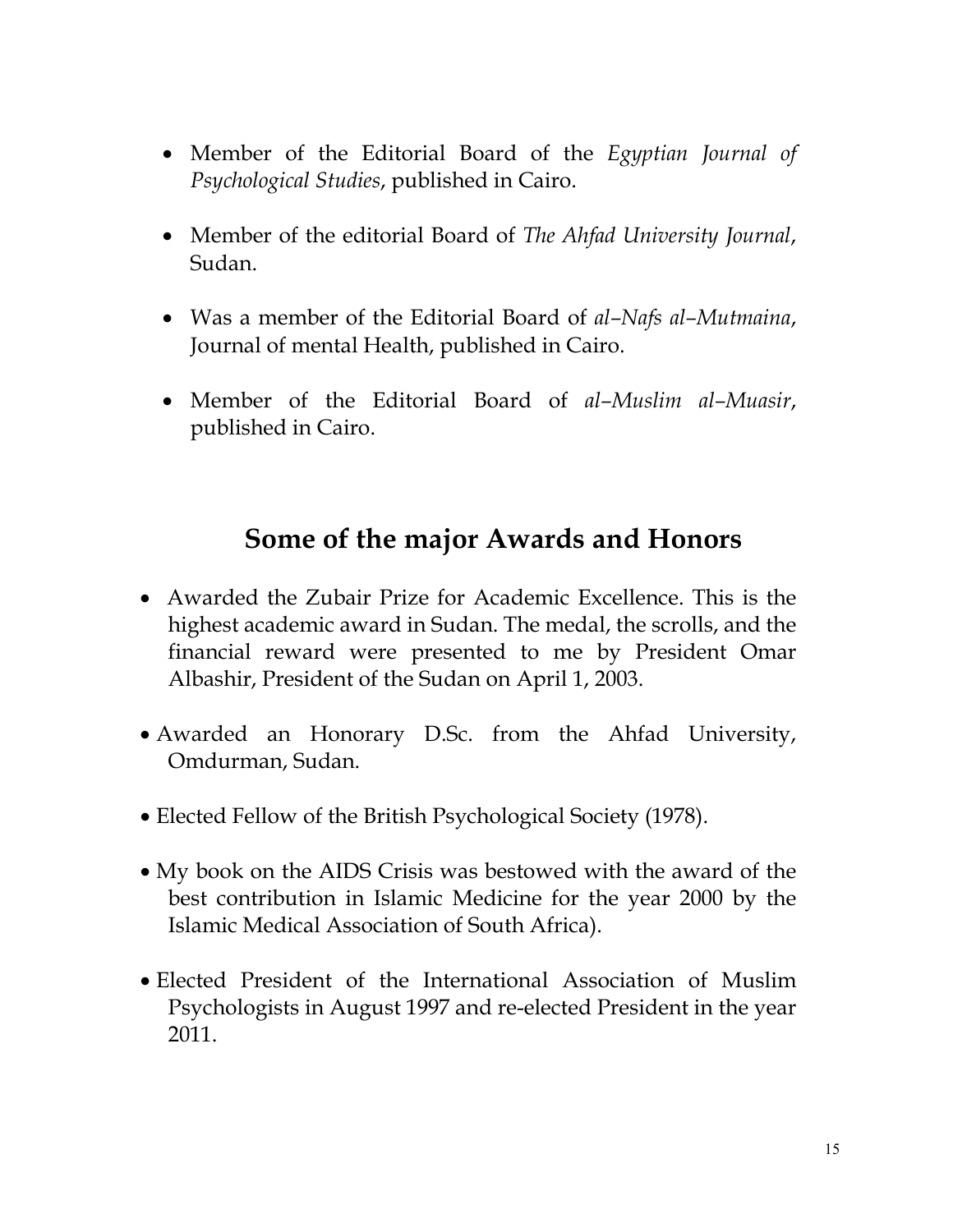- Elected Honorary President of the Sudanese Psychological Society (2013).
- Awarded the B.A. from the American University of Beirut with Distinction (1956)
- Elected member of the WHO Committee on Traditional Medical Practices (1980-84).
- Given a special Award from the University of Imam Mohammad bin Saud, Riyadh, after giving a keynote address to their Conference on a new perspective on the teaching of Psychology in Saudi Arabian Universities (11-12 March, 2009).
- Bestowed with an award from the Vice Chancellor of the University of Science and Technology of Sudan on the occasion of a special lecture I gave to the Senate and the Faculty and students of psychology and Islamic studies on May 17, 2010.
- Bestowed with the title of Distinguished Professor (Emeritus Professor) by the Academic Board of the Ahfad University, 2012.
- The famous Arabpsyc Board decided to establish a prise for the best research in psychology in my name. The award named Malik Badri prise was bestowed on Dr Mohammad Irgsusi from Saudi Arabia in 2014.
- Was honoured by the Senate of the International Islamic University Malaysia to hold the prestigious Chair of Ibni Khaldun in March 2014.
- The Sudanese psychologists established "The Forum of Malik Badri, the Father of the Islamization of psychology" for the indigenization and Islamization of psychology. It was officially established in the Open University of Sudan on the tenth of January 2016.